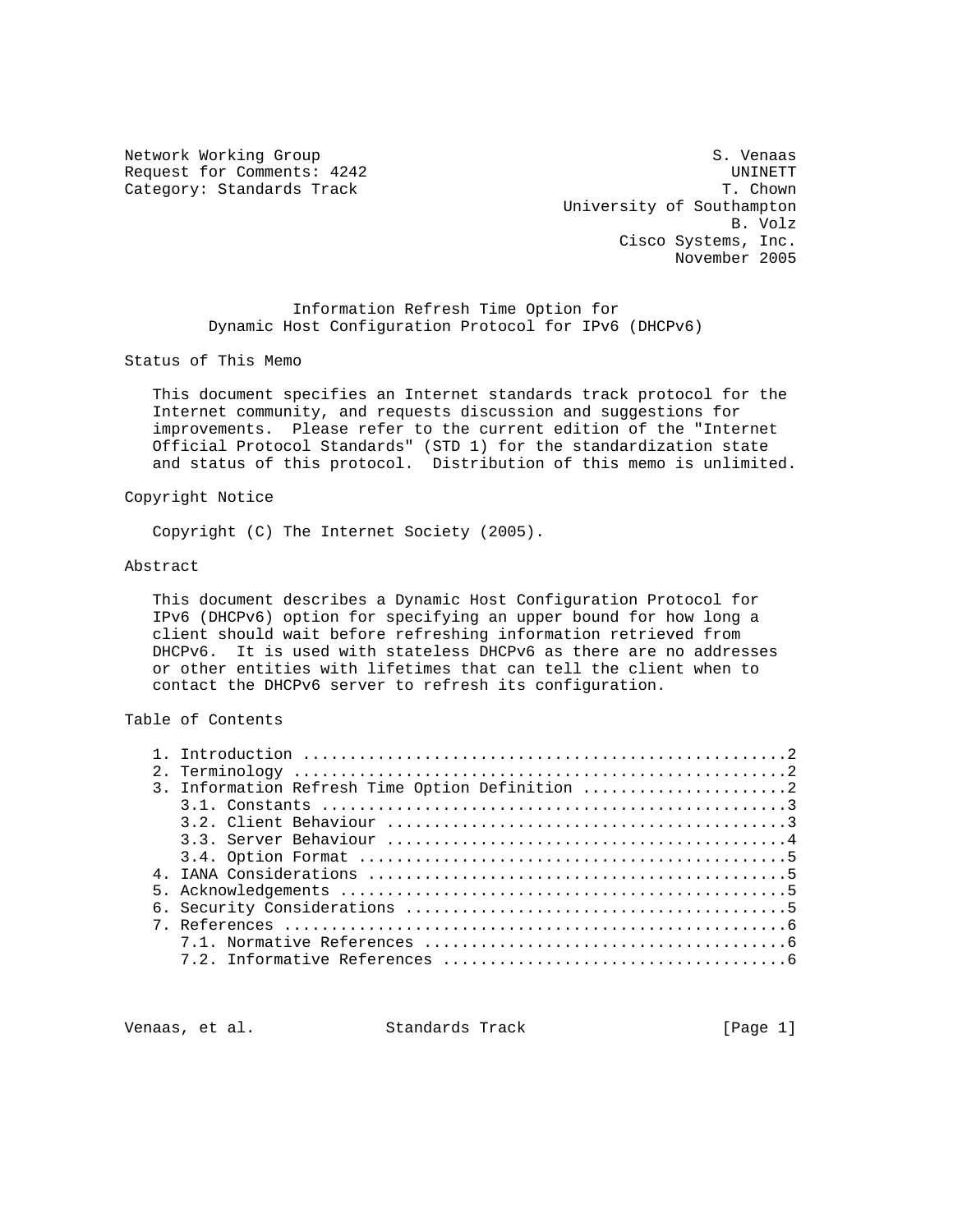### 1. Introduction

 DHCPv6 [RFC3315] specifies stateful autoconfiguration for IPv6 hosts. However, many hosts will use stateless autoconfiguration as specified in [RFC2462] for address assignment, and use DHCPv6 only for other configuration data; see [RFC3736]. This other configuration data will typically have no associated lifetime, hence there may be no information telling a host when to refresh its DHCPv6 configuration data. Therefore, an option that can be used from server to client to inform the client when it should refresh the other configuration data is needed.

This option is useful in many situations:

- Unstable environments where unexpected changes are likely to occur.
- For planned changes, including renumbering. An administrator can gradually decrease the time as the event nears.
- Limit the amount of time before new services or servers are available to the client, such as the addition of a new NTP server or a change of address of a DNS server. See [RFC4076].
- 2. Terminology

 The key words "MUST", "MUST NOT", "REQUIRED", "SHALL", "SHALL NOT", "SHOULD", "SHOULD NOT", "RECOMMENDED", "MAY", and "OPTIONAL" in this document are to be interpreted as described in BCP 14, RFC 2119 [RFC2119].

3. Information Refresh Time Option Definition

 The information refresh time option specifies an upper bound for how long a client should wait before refreshing information retrieved from DHCPv6. It is only used in Reply messages in response to Information-Request messages. In other messages there will usually be other options that indicate when the client should contact the server, e.g., addresses with lifetimes.

 Note that it is only an upper bound. If the client has any reason to make a DHCPv6 request before the refresh time expires, it should attempt to refresh all the data.

 A client may contact the server before the refresh time expires. Reasons it may do this include the need for additional configuration

Venaas, et al. Standards Track [Page 2]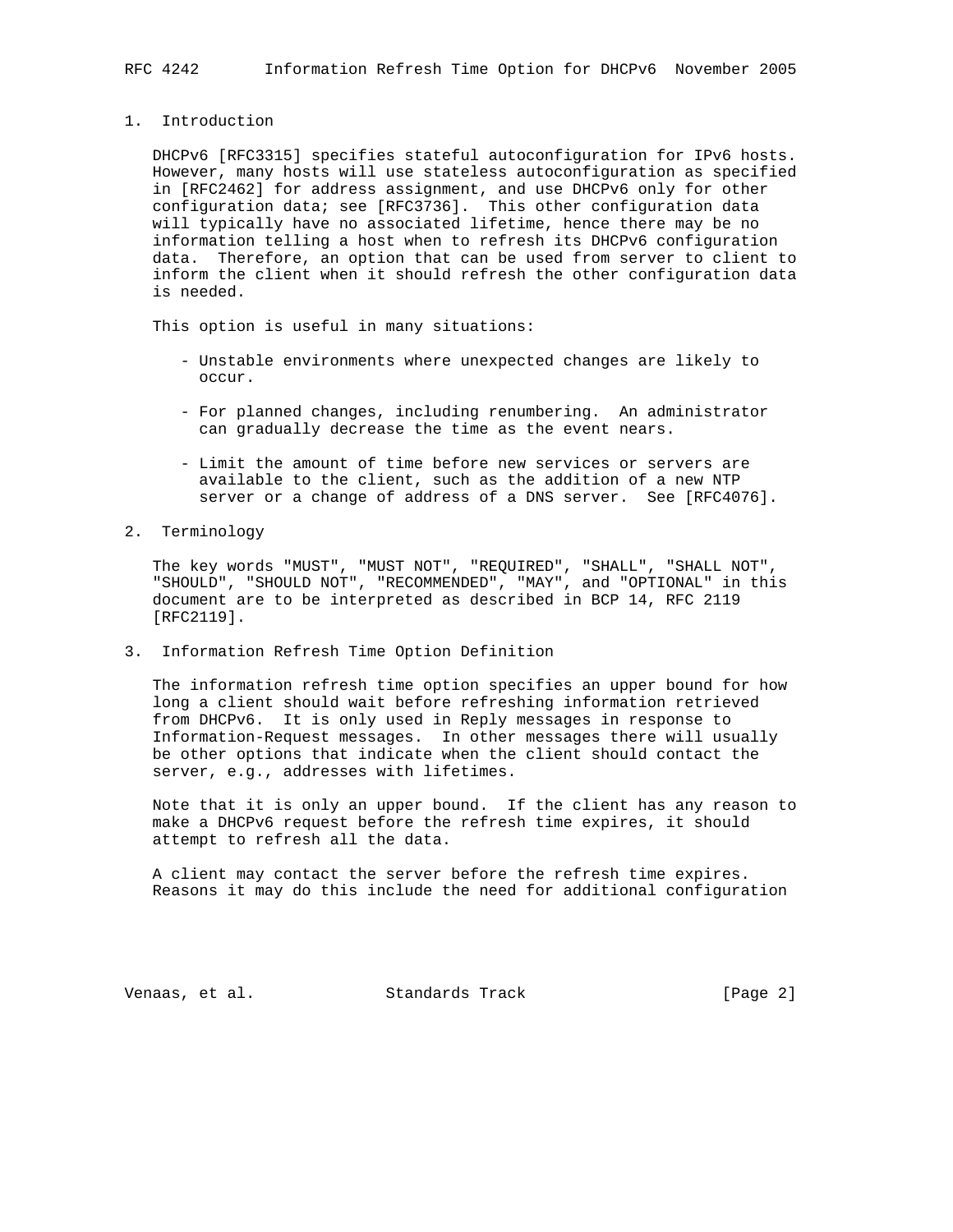parameters (such as by an application), a new IPv6 prefix announced by a router, or that it has an indication that it may have moved to a new link.

 The refresh time option specifies a common refresh time for all the data. It doesn't make sense to have different refresh time values for different data, since when the client has reason to refresh some of its data, it should also refresh the remaining data. Because of this, the option must only appear in the options area of the Reply message.

 The expiry of the refresh time in itself does not in any way mean that the client should remove the data. The client should keep its current data while attempting to refresh it. However, the client is free to fall back to mechanisms other than DHCPv6 if it cannot refresh the data within a reasonable amount of time.

 When a client receives a Reply to an Information-Request that contains configuration information, it should install that new configuration information after removing any previously received configuration information. It should also remove information that is missing from the new information set, e.g., an option might be left out or contain only a subset of what it did previously.

# 3.1. Constants

 We define two constants for use by the protocol. How they are used is specified in the sections below.

IRT\_DEFAULT 86400

 In some cases the client uses a default refresh time IRT\_DEFAULT. The recommended value for IRT\_DEFAULT is 86400 (24 hours). The client implementation SHOULD allow for this value to be configurable.

 IRT\_MINIMUM 600 This defines a minimum value for the refresh time.

### 3.2. Client Behaviour

 A client MUST request this option in the Option Request Option (ORO) when sending Information-Request messages to the DHCPv6 server. A client MUST NOT request this option in the ORO in any other messages.

 If the Reply to an Information-Request message does not contain this option, the client MUST behave as if the option with value IRT\_DEFAULT was provided.

Venaas, et al. Standards Track [Page 3]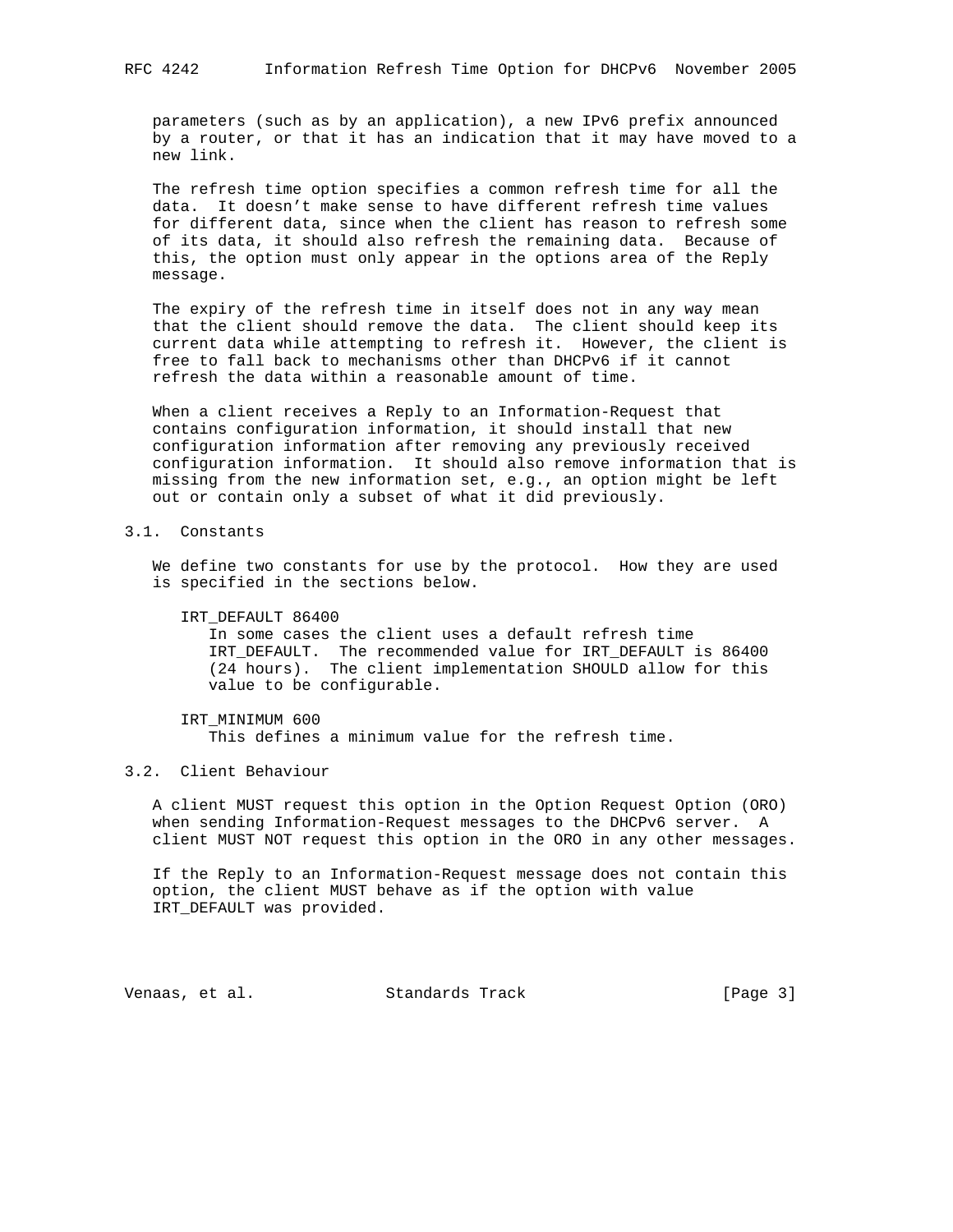A client MUST use the refresh time IRT\_MINIMUM if it receives the option with a value less than IRT\_MINIMUM.

 As per section 5.6 of [RFC3315], the value 0xffffffff is taken to mean "infinity" and implies that the client should not refresh its configuration data without some other trigger (such as detecting movement to a new link).

 If a client contacts the server to obtain new data or refresh some existing data before the refresh time expires, then it SHOULD also refresh all data covered by this option.

When the client detects that the refresh time has expired, it SHOULD try to update its configuration data by sending an Information- Request as specified in section 18.1.5 of [RFC3315], except that the client MUST delay sending the first Information-Request by a random amount of time between 0 and INF\_MAX\_DELAY.

 A client MAY have a maximum value for the refresh time, where that value is used whenever the client receives this option with a value higher than the maximum. This also means that the maximum value is used when the received value is "infinity". A maximum value might make the client less vulnerable to attacks based on forged DHCP messages. Without a maximum value, a client may be made to use wrong information for a possibly infinite period of time. There may however be reasons for having a very long refresh time, so it may be useful for this maximum value to be configurable.

3.3. Server Behaviour

 A server sending a Reply to an Information-Request message SHOULD include this option if it is requested in the ORO of the Information- Request.

 The option value MUST NOT be smaller than IRT\_MINIMUM. The server SHOULD give a warning if it is configured with a smaller value.

The option MUST only appear in the options area of Reply messages.

Venaas, et al. Standards Track [Page 4]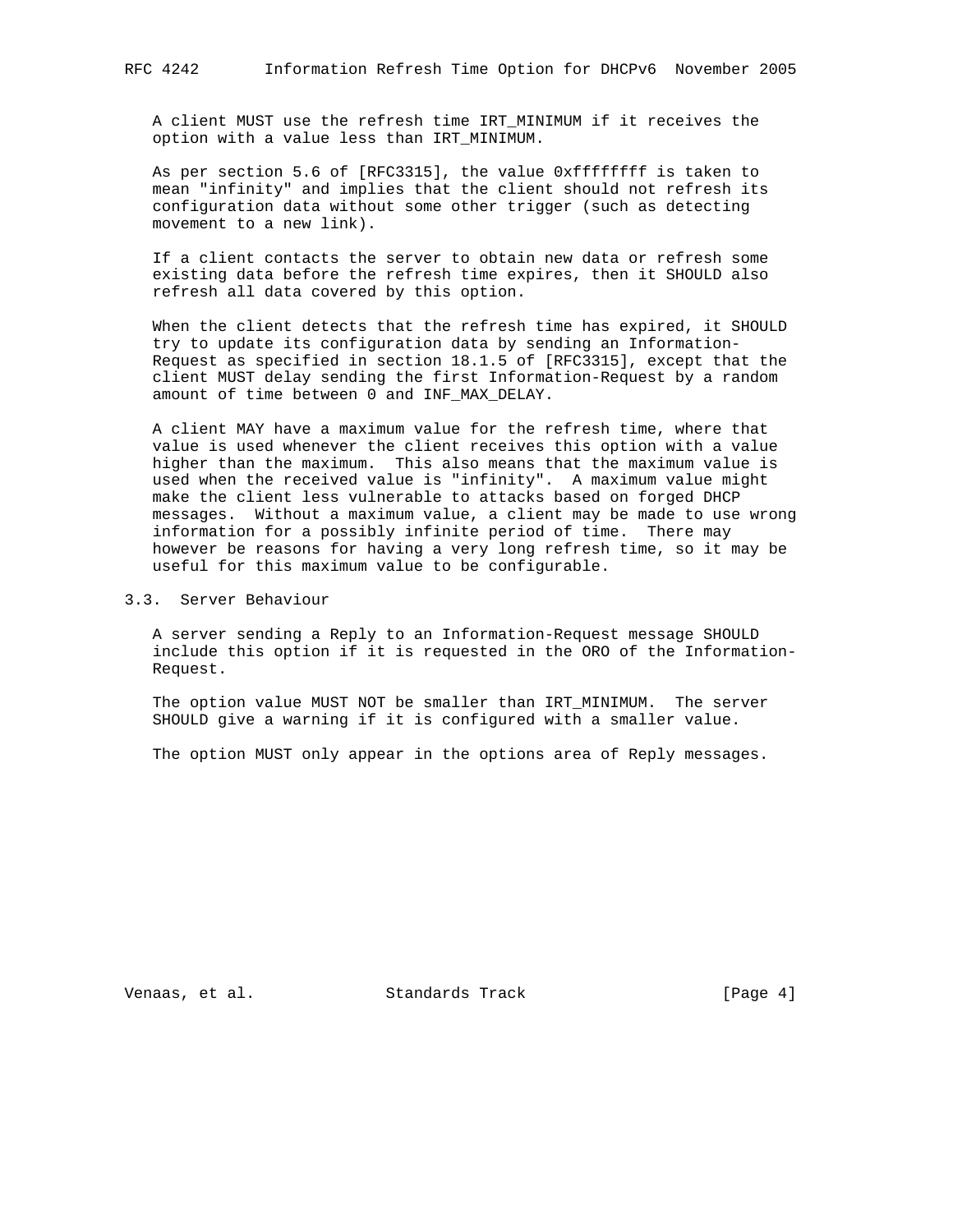## 3.4. Option Format

The format of the information refresh time option is:

 $0$  1 2 3 0 1 2 3 4 5 6 7 8 9 0 1 2 3 4 5 6 7 8 9 0 1 2 3 4 5 6 7 8 9 0 1 +-+-+-+-+-+-+-+-+-+-+-+-+-+-+-+-+-+-+-+-+-+-+-+-+-+-+-+-+-+-+-+-+ | option-code | option-len | +-+-+-+-+-+-+-+-+-+-+-+-+-+-+-+-+-+-+-+-+-+-+-+-+-+-+-+-+-+-+-+-+ information-refresh-time +-+-+-+-+-+-+-+-+-+-+-+-+-+-+-+-+-+-+-+-+-+-+-+-+-+-+-+-+-+-+-+-+ option-code OPTION\_INFORMATION\_REFRESH\_TIME (32) option-len 4 information-refresh-time Time duration relative to the current time, expressed in units of seconds

4. IANA Considerations

 The IANA has assigned an option code for the information refresh time option from the DHCPv6 option-code space [RFC3315].

5. Acknowledgements

 The authors thank Mat Ford, Tatuya Jinmei, Ted Lemon, Thomas Narten, Joe Quanaim, and A.K. Vijayabhaskar for valuable discussions and comments.

6. Security Considerations

 Section 23 of [RFC3315] outlines the DHCPv6 security considerations. This option does not change these in any significant way. An attacker could send faked Reply messages with a low information refresh time value, which would trigger use of IRT\_MINIMUM to minimize this threat. Another attack might be to send a very large value, to make the client use forged information for a long period of time. A possible maximum limit at the client is suggested, which would reduce this problem.

Venaas, et al. Standards Track (Page 5)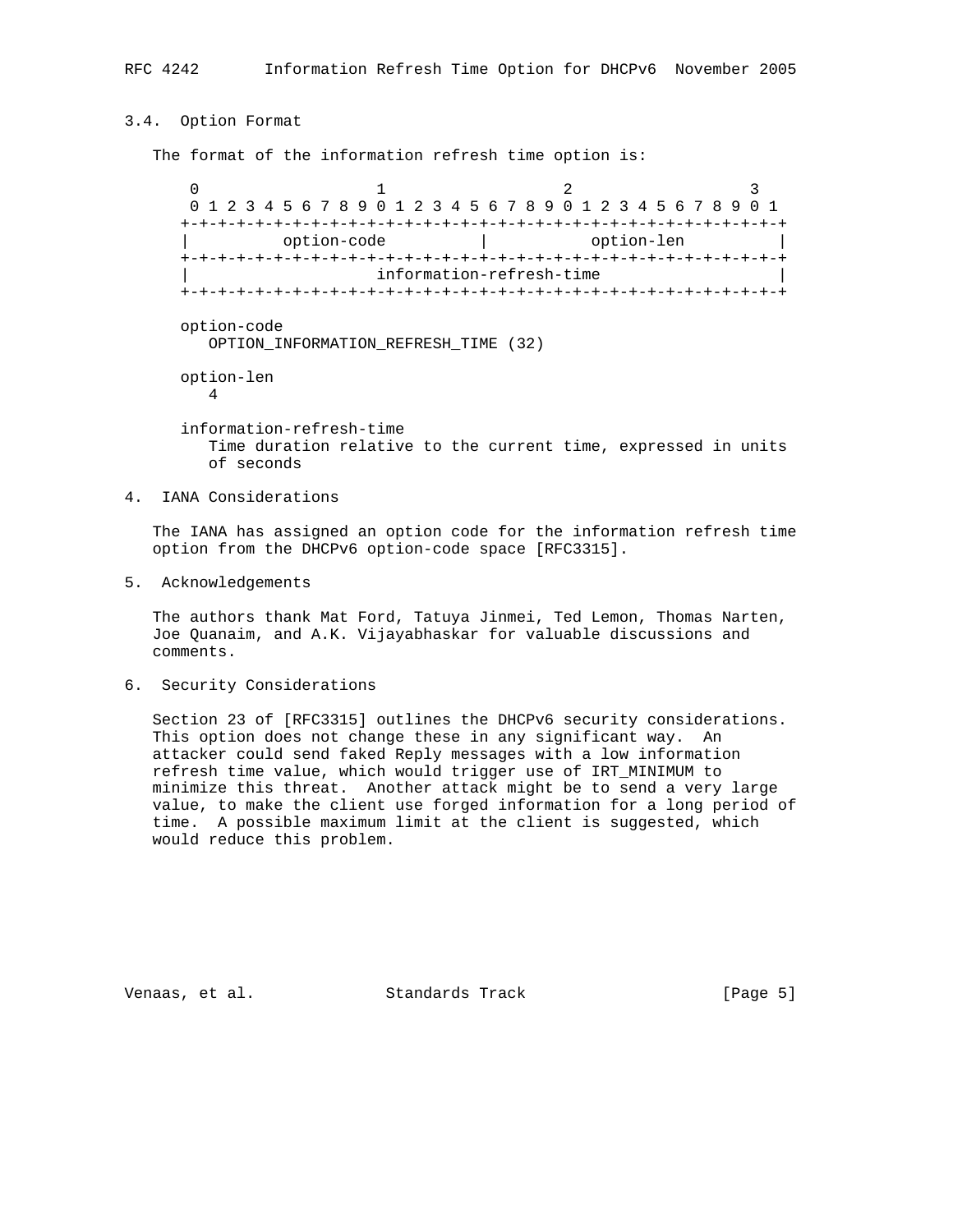RFC 4242 Information Refresh Time Option for DHCPv6 November 2005

- 7. References
- 7.1. Normative References
	- [RFC2119] Bradner, S., "Key words for use in RFCs to Indicate Requirement Levels", BCP 14, RFC 2119, March 1997.
	- [RFC2462] Thomson, S. and T. Narten, "IPv6 Stateless Address Autoconfiguration", RFC 2462, December 1998.
	- [RFC3315] Droms, R., Bound, J., Volz, B., Lemon, T., Perkins, C., and M. Carney, "Dynamic Host Configuration Protocol for IPv6 (DHCPv6)", RFC 3315, July 2003.
	- [RFC3736] Droms, R., "Stateless Dynamic Host Configuration Protocol (DHCP) Service for IPv6", RFC 3736, April 2004.
- 7.2. Informative References
	- [RFC4076] Chown, T., Venaas, S., and A. Vijayabhaskar, "Renumbering Requirements for Stateless Dynamic Host Configuration Protocol for IPv6 (DHCPv6)", RFC 4076, May 2005.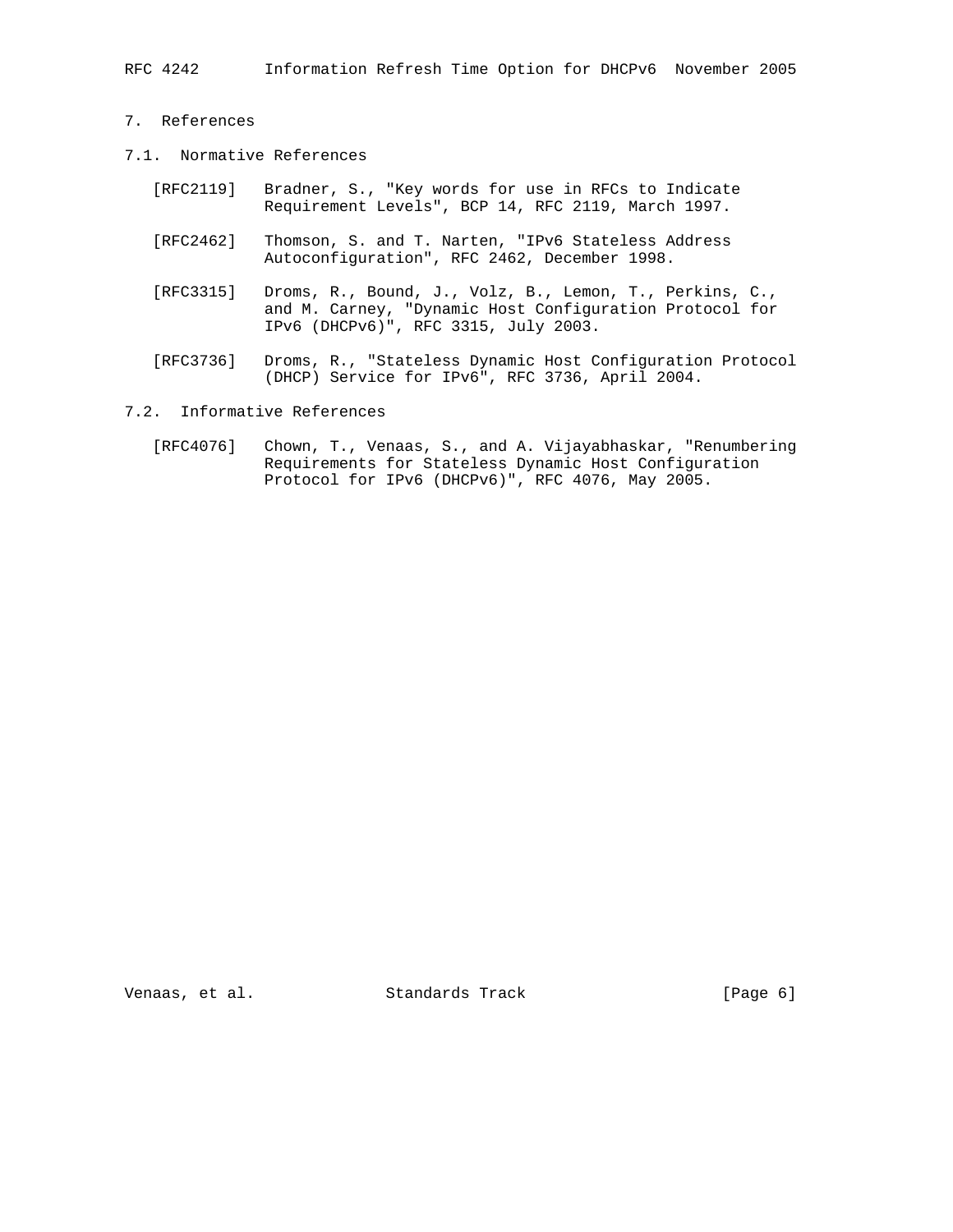Authors' Addresses

 Stig Venaas UNINETT Trondheim NO 7465 Norway

EMail: venaas@uninett.no

 Tim Chown University of Southampton School of Electronics and Computer Science Southampton, Hampshire SO17 1BJ United Kingdom

EMail: tjc@ecs.soton.ac.uk

 Bernard Volz Cisco Systems, Inc. 1414 Massachusetts Ave. Boxborough, MA 01719 USA

EMail: volz@cisco.com

Venaas, et al. Standards Track [Page 7]